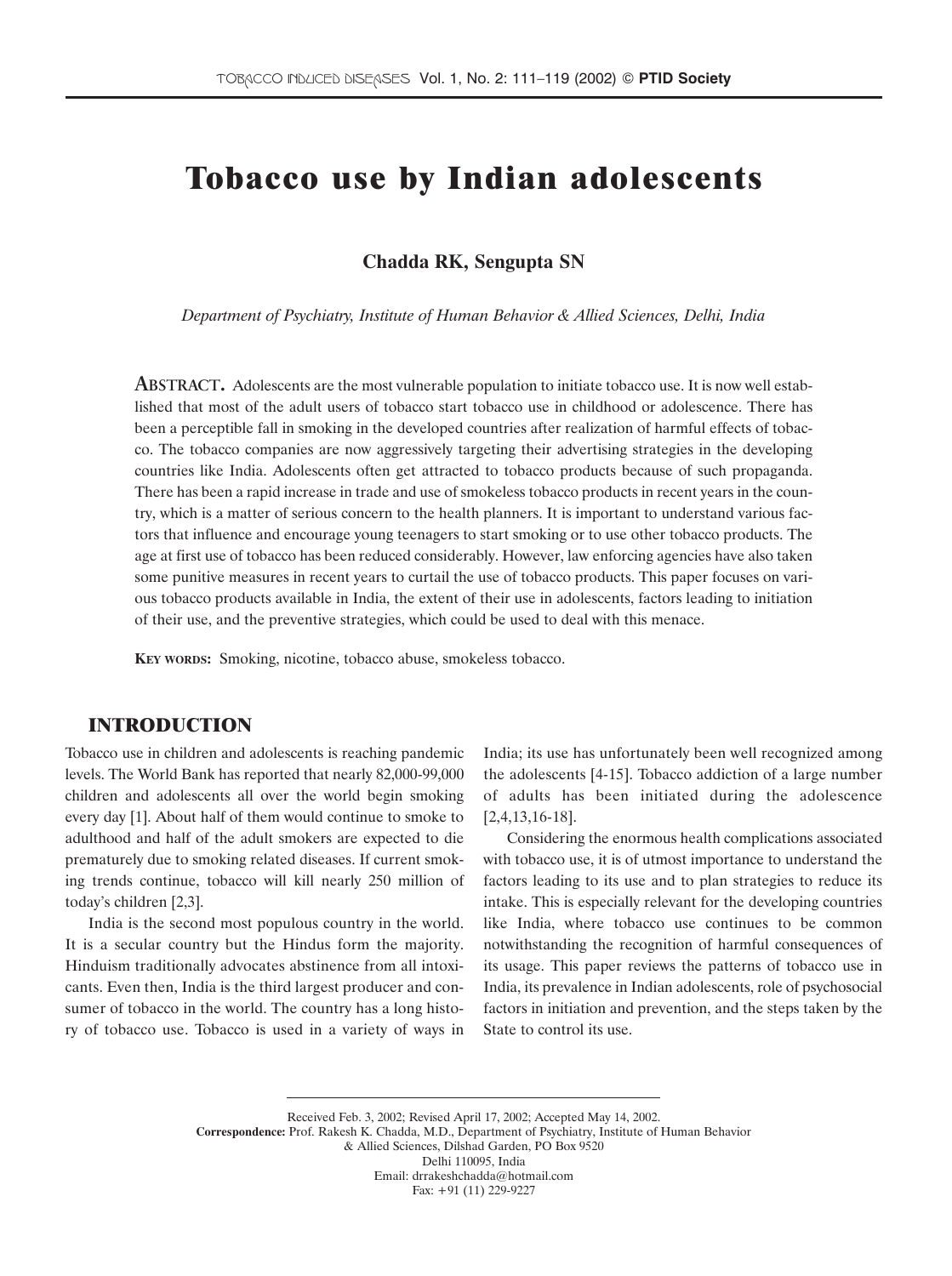# **HISTORICAL ASPECTS**

Human beings have been using tobacco since 600 A.D. [19]. It was introduced in Europe by Columbus who came to know about it from the Caribbeans during his historical journeys. It was introduced in India by the Portuguese [20]. Earlier, tobacco was generally smoked using different types of pipes or as cigars or was consumed orally (smokeless tobacco). Paper cigars and cigarettes were introduced in the mid nineteenth century. Nicotine was isolated from the tobacco leaves as early as 1828 A.D. [21].

Harmful effects of tobacco have been recognized over the last 1000 years. Historically, three contemporary rulers, King James I of England, Shah Abbas of Persia and the Mughal emperor Jahangir of India (father of Shah Jehan, the builder of Taj Mahal) in 16th century had noticed the harmful effects of tobacco and tried to ban it. King James had commented on smoking as being "a custom loathsome to the eye, hateful to the nose, harmful to the brain, and dangerous to the lungs"**.** Jahangir had even passed orders prohibiting smoking tobacco. Khalil Pasha was more stringent and had passed a prohibitory decree against tobacco smoking that "anybody caught smoking tobacco would have his lips cut and eyes taken out". In 1014 Hijri, Russia had also passed certain regulations against smoking [20,22,23].

India has a distinct tradition of enforcements against tobacco use being initiated by the past kings (like Jahangir) and the religious leaders at different times in the history. The great Indian Sikh Guru Gobind Singh prohibited smoking for the members of the Sikh community. He said, "Wine is bad, Indian hemp (bhang) destroys one generation, but tobacco destroys all generations**"** [22,23]. Tobacco use has been considered a religious taboo by the Sikhs since then. However, despite historical attempts to legally ban tobacco, its use has continued to grow in popularity as a nonproductive pastime [21].

In the modern medicine, its harmful effects have been recognized over the last 4 decades [19,24]. Although its use has declined in developed nations in the recent years, it continues to be popular in developing countries [3].

# **PATTERNS OF USE**

Tobacco is used in a wide variety of ways in India including smoking and smokeless use.

## *Smoking Practices*

Tobacco is smoked in the forms of **beedis** and cigarettes or by using devices like **hooka, hookli, chhutta, dhumti, or chillum** [17,25,26]*.* Smoking of cigars and pipes are not common in India, as they are in most western countries.

Cigarette smoking is common in urban areas. Both locally manufactured and imported brands of cigarettes are available. However, because of relatively higher cost of cigarettes as compared to other forms of tobacco, cigarette smoking is more common among the upper and middle socioeconomic classes than among the poor population.

**Beedi** is a cheap smoking stick, handmade by rolling a dried, rectangular piece of temburni leaf (Diospyros melanaxylon) with 0.15-0.25 g of sun-dried, flaked tobacco filled into a conical shape and the roll is secured with a thread. The length of a beedi varies from 4.0-7.5 cm. Beedis are commercially available in small packets.

**Hooka** (a hubble bubble Indian pipe) is an indigenous device, made out of wooden and metallic pipes, used for smoking tobacco. The tobacco smoke passes through water kept in a spherical receptacle, in which some aromatic substances may also be added. Hooka smoking is a common method of socializing among the village folk, especially in the Northern and Eastern parts of India, and is a part of the rural cultural life. Its use is more common among the adults and older generation. However, it is not popular among adolescents, because the adults generally discourage younger population from using hooka.

**Hookli** is a short clay pipe-like device, being about 7 cm long, and is used for smoking tobacco in some parts of the country.

**Chhutta** is a coarsely prepared roll of tobacco (cheroot), smoked with the burning end inside the mouth (reverse chhutta smoking). Its use is prevalent in coastal areas of the province of Andhra Pradesh in southeastern India.

**Dhumti** is a cigar-like product made by rolling tobacco leaves inside the leaf of jackfruit tree. Occasionally, dried leaf of a banana plant is used. Males smoke dhumti in conventional manner, whereas females smoke it in a reverse manner, i.e., keeping the burning end inside the mouth. Dhumti smoking is quite popular in the Goa province of the Western India.

**Chillum** is a conical clay-pipe of about 10 cm long. The narrow end is put inside the mouth, often wrapped in a wet cloth that acts as a filter. This is used to smoke tobacco alone or tobacco mixed with *ganja* (marijuana) in northern parts of the country.

### *Smokeless tobacco use*

Tobacco is used in a number of smokeless forms in India, which include **betel quid** chewing, **mishri, khaini, gutka,** snuff, and as an ingredient of **pan masala.**

**Betel quid** is a combination of betel leaf, areca nut, slaked lime, tobacco, catechu and condiments according to individual preferences. Tobacco is an optional component. Its use is prevalent all over India. However, there are differences in the components used in different regions of India.

**Khaini** consists of roasted tobacco flakes mixed with slaked lime. This mixture is prepared by the user keeping the ingredients on the left palm and rubbing it with the right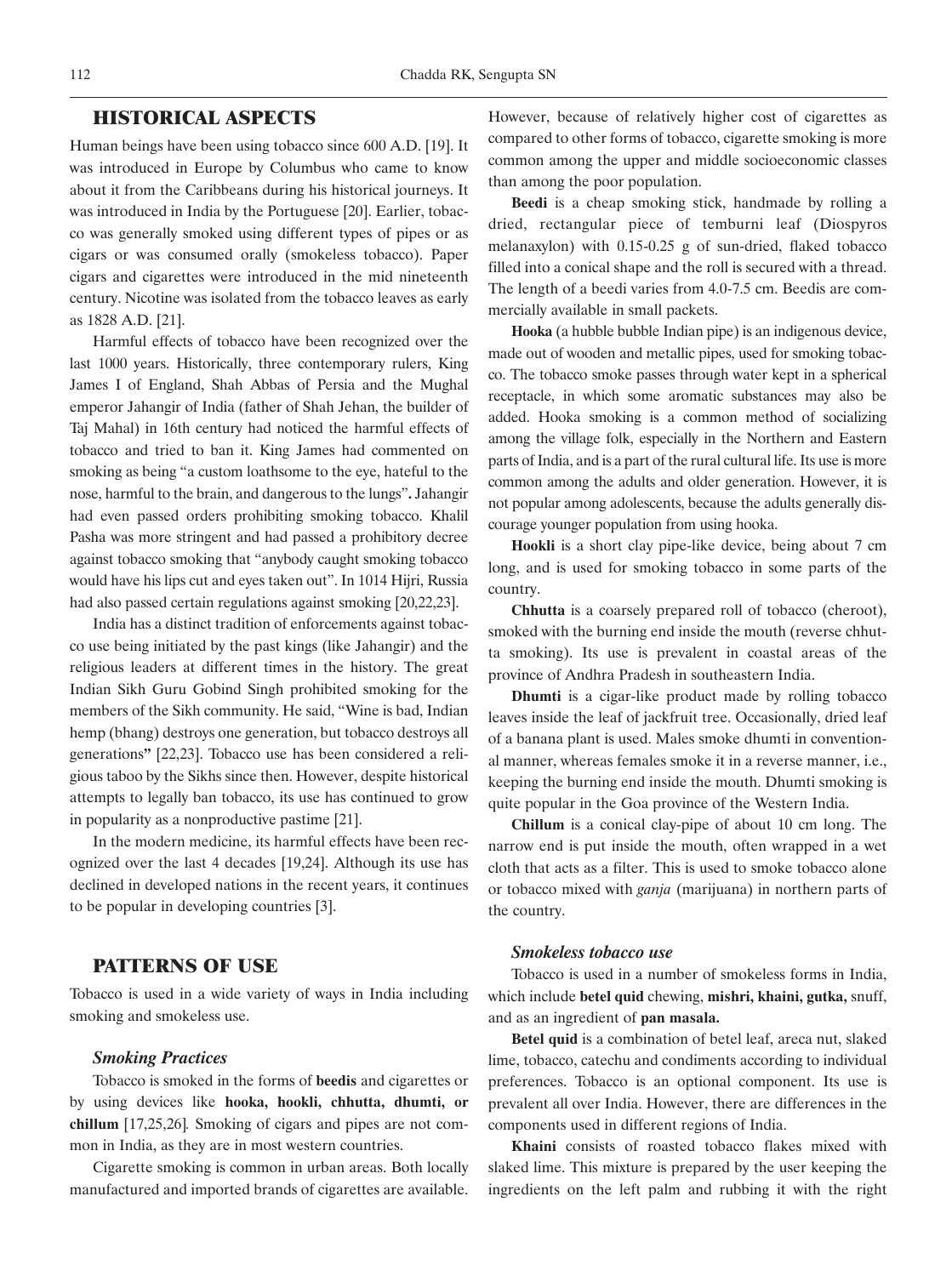thumb. The prepared pinch is kept in the lower labial or buccal sulcus. Its use is common in eastern India.

**Mawa** is a mixture of areca nut, tobacco and slaked lime and is chewed. Its use is common in rural areas of Gujarat province. It is quite popular among the young population of ages 15-19.

**Snuff** is a black-brown powder obtained from tobacco through roasting and pulverization. Snuff is used via nasal insufflation and is popular in eastern parts of the country. It is also applied on the gum by finger (this practice is usually initiated as a dentifrice) in the Western India, where it is known as bajar and mishri*.*

**Gutka** is a manufactured smokeless tobacco product (MSTP), a mixture of areca nut, tobacco and some condiments, marketed in different flavors in colorful pouches*.*

**Pan masala** is a betel quid mixture, which contains areca nut and some condiments, but may or may not contain tobacco. The mixture is chewed and sucked. Unlike cigarettes, tax levied on pan masala is low. Low cost and not being associated with smoke have led to an enormous increase in the use of all types of areca nut and smokeless tobacco among the Indian population including adolescents. It has also been promoted as a "post meal mouth freshener", making it quite popular. Initially, it was more popular in the Northern India, but with a massive advertising, it is now being used all over the country. Pan masala is as harmful as smoking, although the nature of harmful effects are different. Its use has been associated with high risk of oral cancer and submucus fibrosis in mouth, which also has a high potential for cancer development. It is made by the use of waste tobacco, mid-ribs of tobacco leaves and floor sweepings from cigarette factories. It is available in the forms of small packets and cans, sold at affordable prices with attractive, shiny colored wrappings [5,25,27,28].

Beedis, khaini*,* and mishri are commonly used in rural areas and cigarettes are mainly used in urban areas. Pan masala was initially popular in the urban segment only, but over the last few years, it has been consumed in rural areas as well.

According to the most recent Government of India's National Sample Survey data, there are 184 million tobacco consumers in India. About 40% of them use smokeless tobacco, 20% consume cigarettes, and another 40% smoke beedis*.* Smokeless tobacco use includes *pan* masala and chewing of tobacco in different forms. Tobacco is also smoked using indigenous devices like hooka, chhutta or dhumti in different parts of the country [20]. Thus, in contrast to the other parts of the world, tobacco is used in a variety of ways in India, which include smoking and smokeless tobacco use.

# **EXTENT OF THE PROBLEM**

Adolescents and children are the prime targets of the tobacco industry when recruiting new smokers. About 20 million children of ages 10-14 are estimated to be tobacco-addicted according to a survey done by the National Sample Survey Organization of the Indian Government. To this astounding figure, about 5500 new users are added every day, making two million new users every year [4,27]. Adolescents typically become addicted to nicotine while still being teenagers. Usual interval between the first cigarette consumption and daily smoking is 1-2 year(s). More than half of the adolescent smokers try to quit smoking every year with fewer than 20% being able to quit for a month [18]. The majority of adolescent smokers report withdrawal symptoms when they try to quit [1].

During the last three decades, a number of epidemiological surveys has been conducted in different parts of India to study the prevalence of tobacco use by adolescents. The study populations have included school and college students, medical students and street children [30]:

#### *Tobacco use among school and college students*

Table 1 summarizes some important studies done on school and college students. The prevalence of smoking has been found to vary from 6.9 to 22.5% among the male school and college students. Among the girls, the prevalence is considerably low varying from 0-2.3% [6,11]. In fact, tobacco use, especially smoking, is a relatively new habit among the female students, noticed only during the last 10-15 years.

The prevalence figures vary according to the criteria used to define tobacco use habits. For example, in one study eversmokers constituted 14.2% of the study population and current smokers (defined as having smoked in the last week) formed 7.1% of the study sample [6]. More than 40% of children had started the habit between 10-15 years of age. There was no rural urban difference. Being of male gender, having an age above 15, smoking by a close relative (father, mother, sister/brother) or friends were significantly associated with smoking by the adolescent children. Both the smokers and nonsmokers were well aware of the adverse health effects of smoking indicating that mere provision of information on hazards of smoking may not be enough to reduce the prevalence of smoking. Jayant et al. reported a higher prevalence of tobacco abuse in male students from English medium schools<sup>∗</sup> (22.5%) compared to the students in private Indian language schools (6.9%) or municipal Indian language schools (13.8%) [11].

The girls had a very low (1.1%) prevalence of tobacco use. Most boys who were using tobacco were smokers (86%). Significantly higher proportion of boys smoked if their father

<sup>\*</sup> English medium schools are the ones where English is the primary language of instruction for all subjects except for the modern Indian languages, whereas in Indian language schools, one of the Indian languages is the language of instruction for different subjects. Municipal schools are the ones run by the State, whereas the private schools are run by private organizations and not financed by the State.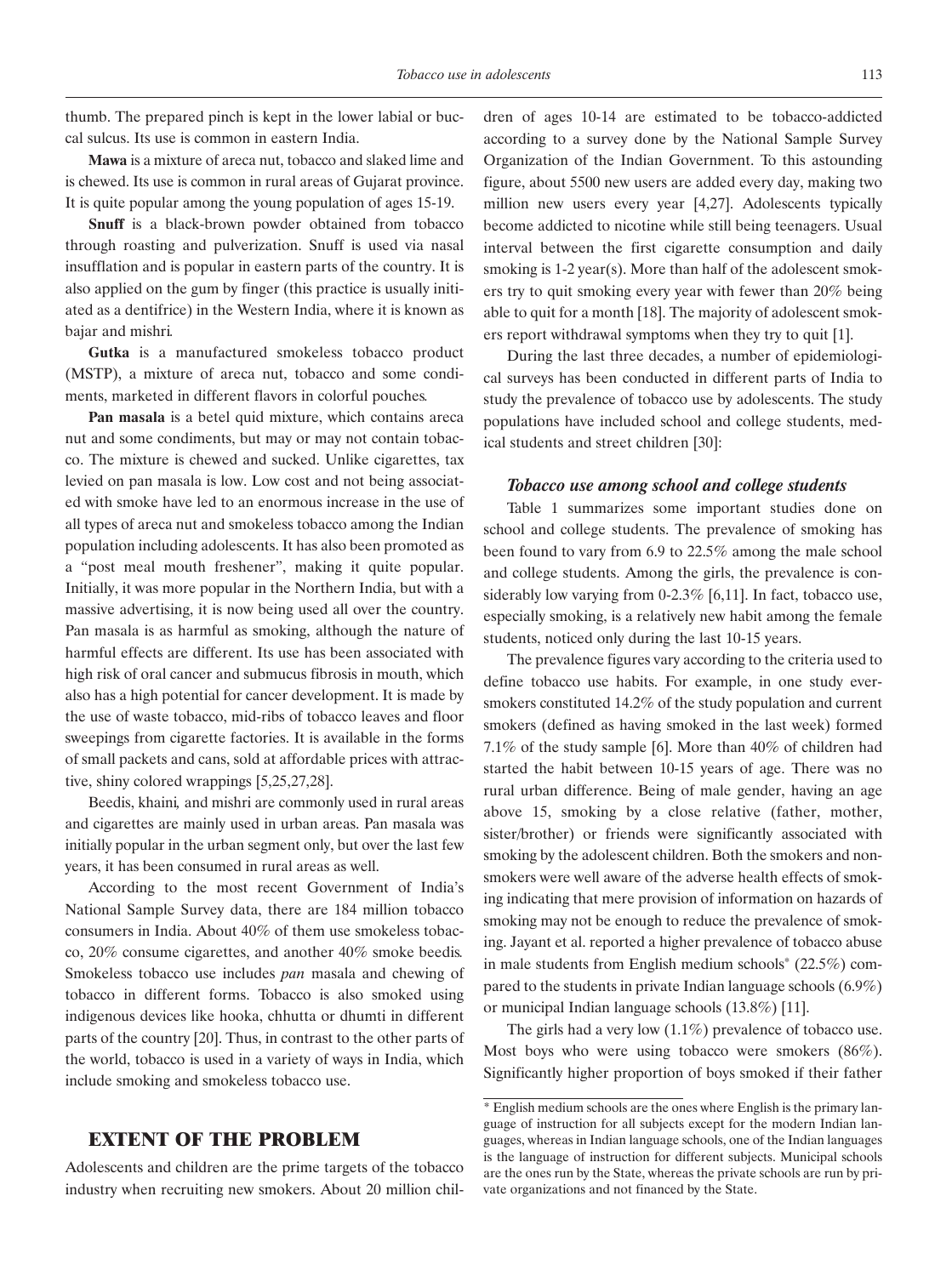| Author                     | Sample                                                                    | Age of onset                                         | Ever use                                                                                                                                   | Current use                                 | Current daily use          | Type of tobacco use          |
|----------------------------|---------------------------------------------------------------------------|------------------------------------------------------|--------------------------------------------------------------------------------------------------------------------------------------------|---------------------------------------------|----------------------------|------------------------------|
| Kapoor et al.<br>[6]       | School and college stu-<br>dents<br>$(N = 1386,$<br>$M-81.5\%, F-18.5\%)$ | 5-10 in $36.1\%$<br>11-15 in 44.0%<br>16-20 in 19.9% | $12\%$ in total sample;<br>$6\%$ in 13-14 age group;<br>$15\%$ in > 18 age group;<br>$M = 14.2\% \text{ F} = 2.3\%$                        | $7.1\%$<br>(smoked in the<br>previous week) | $29\%$<br>(of all smokers) | Smoking                      |
| Jayant et al.<br>$[11]$    | Urban school students<br>$(N = 1633)$ .<br>M-78.4 %, F- 21.6 %)           |                                                      | $EMa$ schools $-22.5\%$ in boys<br>PIL <sup>b</sup> schools – 6.9% in boys<br>MIL <sup>c</sup> schools $-13.8\%$ in boys<br>Girls $-1.1\%$ | $-$                                         | $-$                        | 86% smokers                  |
| Gavarsana et al.<br>$[12]$ | College students<br>$(N = 599,$<br>$M-64.6\%, F-35.4\%)$                  | 10-12 in $64\%$<br>15 or more in $31\%$              | Smoking in 18% boys:<br>Snuff use in 38% boys<br>and $12\%$ girls                                                                          | Smoking in 8%<br>boys                       | $-$                        | Smoking and<br>snuff tobacco |
| Singhi et al.<br>$[15]$    | School boys<br>$(N = 467)$                                                | 10-14 in $80\%$                                      | $20\%$ in 12-20 age group                                                                                                                  |                                             | 42%<br>of all smokers      | Beedis, cigarettes           |

Table 1. Studies on tobacco use among school and college students

a) EM: English language,

b) PIL: Private Indian language,

c) MIL: Municipal Indian language.

or best friend smoked. Generally, boys were more sensitive to the best friend's or elder brother's disapproval rather than the parental. They were well informed about the general harmfulness of smoking but there was no knowledge on any specific health hazard.

Although smoking is rare among female students, the use of snuff is not uncommon. Gavarsana et al. found tobaccosnuff-use in 38% of males and 12% of females in a sample population of 599 college students [12].

#### *Tobacco use among medical students*

Most students enter medical schools in India in their late adolescence. A number of researchers in India have investigated the use of drugs and smoking among medical students [5,8,31-33]. Table 2 summarizes these findings. Cigarette smoking has been found to be as common among medical students (17.6-33.2%) as among other college students. Roy and Chakravarty [31] in a survey of 557 new male entrants to medical schools in West Bengal found that 17.6% had a smoking

experience and 3.2% were regular smokers. No female student out of a sample of 148 had ever smoked. Students from both urban and rural areas had the habit of smoking, but it was more common among the students originating from urban areas. Among the new entrants, those from Christian schools were more likely to smoke. Interestingly, there was no smoking habit among males from low income families. Another survey of 1600 medical students from the northern state of Uttar Pradesh found that the number of smokers increased with the increase in period of stay in the medical school [32]. Severity of smoking, as measured by the number of cigarettes smoked per day, also increased from first year to the final year in the school. Smoking habit of a family member seemed to influence the smoking habit of students, e.g., 68.2% of the family members (father, grandfather or brothers) were regular smokers, whereas in case of nonsmokers this figure lowered to 18.36%. In another study on 672 medical students, Singh *et al*. found 26.4% to be smokers [33]. Only one third of them were smokers in the previous month. The number of smokers and the intensity of smoking increased

| Table 2. Studies on tobacco use among medical students |  |  |  |  |  |  |
|--------------------------------------------------------|--|--|--|--|--|--|
|--------------------------------------------------------|--|--|--|--|--|--|

| Author                                      | Sample                                                                                               | Age of onset                                                  | Ever use                                               | Current use     | Current daily use              | Type of tobacco use            |
|---------------------------------------------|------------------------------------------------------------------------------------------------------|---------------------------------------------------------------|--------------------------------------------------------|-----------------|--------------------------------|--------------------------------|
| Sinha & Gupta<br>$[5]$                      | Male medical students<br>$(N = 400)$                                                                 | $15 - 17$                                                     |                                                        | $9.2\%$ tobacco | 43% tobacco:<br>$12.5\%$ gutka | Smoking and<br>tobacco chewing |
| Venkatraman et al.<br>[8]                   | Students of a medical college<br>$(N = 196)$                                                         | Peak at Two years<br>before and after join-<br>ing the course | 33.2%                                                  | --              | --                             | Smoking                        |
| Roy $&$<br>Chakravarty<br>$\left[31\right]$ | New admissions to medical colleges<br>$(N = 705, M 79.0\%, F 20.0\%)$<br>$90.1\%$ in 17-20 age group | $-$                                                           | $17.6\%$ in males<br>Nil in females                    | $- -$           | $3.2\%$ in males               | Smoking                        |
| Sandell et al.<br>$[32]$                    | Students of medical colleges<br>$(N = 1600)$                                                         | $-$                                                           | $26.5\%$ ;<br>$26.2\%$ in males<br>$0.25\%$ in females | --              | $- -$                          | Smoking                        |
| Singh et al.<br>$[33]$                      | Students of a medical college<br>$(N = 672)$ Age group 17-24                                         | $-$                                                           | Annual prevalence<br>26.4%                             | $- -$           | 9.4%                           | Smoking                        |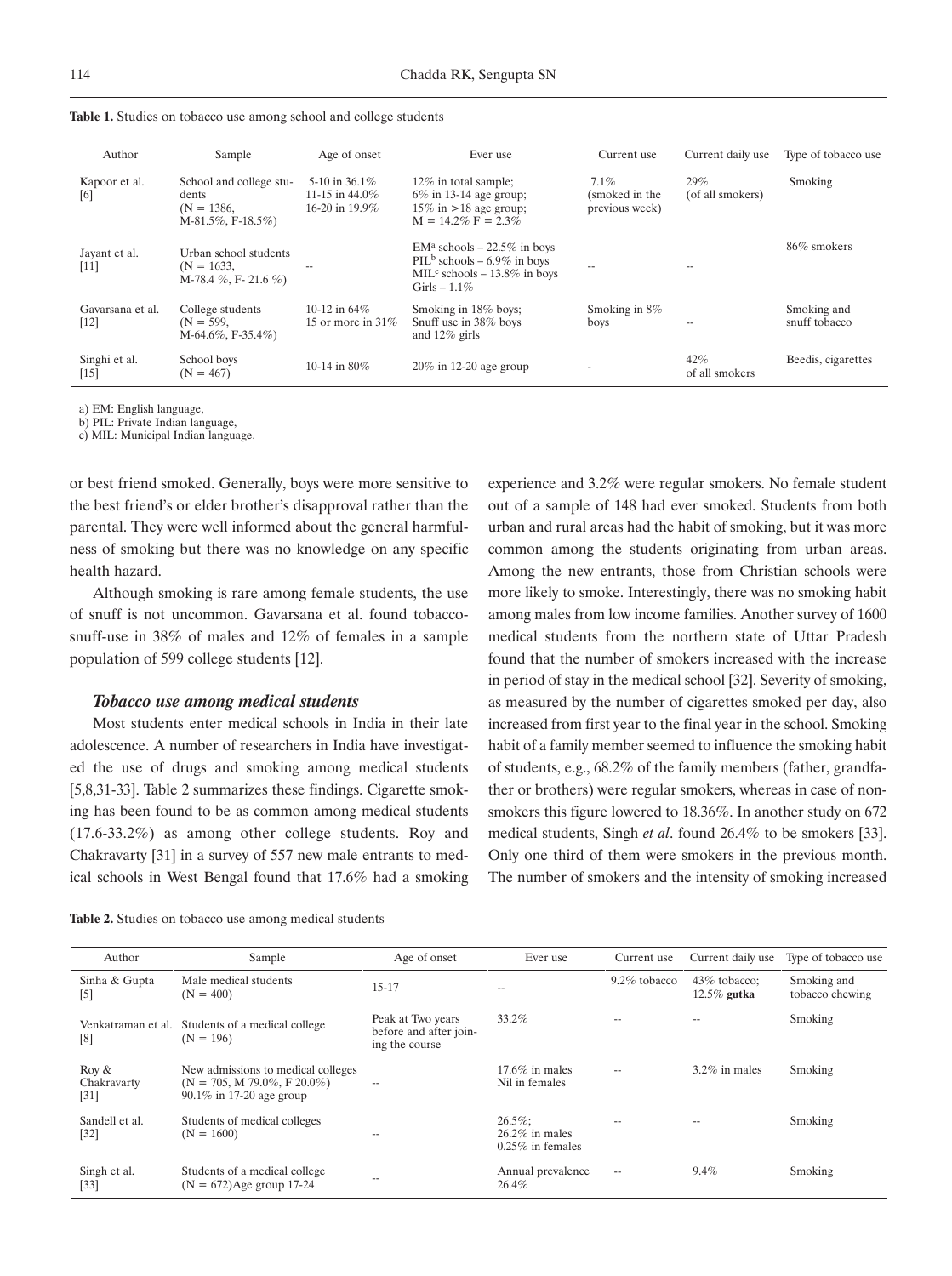with the advancement of their career in college. Smokers had a stronger family history of smoking.

Venkatraman et al. studied time trends in smoking behavior among the alumni enrolled in MBBS course of a medical school in South India during the period 1955-1988 [8]. They identified three phases. In the first phase, there was a steady rise to peak between the last half of sixties and the early seventies. The prevalence seemed to plateau at a lower level in the next 10 years. However, a steep fall in smoking habit was noticed in the last five years of the study. The peak period of initiation seemed to be in two years before and after joining the course. There was a significant relationship between the presence of a smoker in the family and initiation of the habit. Quitting behavior was noticed at its peak 3 years after joining the course.

In another recent study on tobacco use among 400 male medical students from the state of Bihar in north India [5], 43% of the participants were regular tobacco users and a few (0.7%) areca-nut users. Occasional use of tobacco and areca-nut was found among 9.2% and 27.5% cases, respectively. Only less than 13% of the students were found to be aware of the harmful effects of different tobacco products. Nearly 50 (12.5%) students were regular users of manufactured smokeless tobacco products (MSTP) or *gutka.* Initiation of tobacco use peaked at class ten (32%) or classes 11 and 12 (32%), equal to the ages of 15-17. The factors found significant in leading to a higher tobacco consumption included lack of family supervision among hostels, peer influence, lack of awareness about the harmful effects of different tobacco products, no exposure to clinical cases of tobacco related disorders, and easy availability of these products.

It appears that from 1970 to 1998, there has been changes in patterns of tobacco use with a fall in cigarette smoking and an increase in MSTP consumption. This may be due to changes in social structure and behavior, increasing awareness about the hazardous effects of smoking and marketing effects of MSTP. Family influences remain an important factor among tobacco users.

### *Tobacco use in street children*

India has probably the largest population of street children in the world. The metropolitan cities like Delhi, Mumbai (Bombay), Kolkata (Calcutta) and Bangalore have each around 100,000 of street children. The majority of them maintain tenuous ties with their families, but many have no families at all, having an extremely stressful life.

Drugs of abuse give these kids excitement and relief from the all pervasive gloom of street life and serve to suppress hunger and helplessness. Tobacco-based products stimulating the CNS to improve alertness are used by these children to get relief from insomnia due to long working hours. The usual pattern of drug abuse by male and female kids of ages 5 to 10 is through chewing tobacco (**gutka** and **khaini***)* mixed with other drugs as adulterants, followed by **beedis** and cigarettes. Older children of ages 15-16 use nicotine along with other hard drugs. There is scanty data on age at the first use of drugs, but anecdotal reports indicate that the age is very low and is getting further younger. The youngest age at the first use of a socially sanctioned drug has been reported to be five [34].

# **COMPARISON WITH OTHER COUNTRIES**

The US studies show that 12.6% to 79% of the school students are current tobacco consumers, defined as having used a tobacco product on one or more days since the previous month [35-37]. Nearly, three fourth of them were found to be smokers. The figures show a rising trend from middle school to high school students [35]. Declining trends in smoking are evident among the school students over the last decade [37]. Tobacco addiction is equally common in both sexes [19].

According to the results of Global Youth Survey Project conducted on school children of age groups 13-15 in 12 countries (Barbados, China, Costa Rica, Fiji, Jordan, Poland, Russian Federation, South Africa, Sri Lanka, Ukraine, Venezuela and Zimbabwe), current cigarette smoking was found to vary from 10% to 33% and ever-smoking from 15% to 70% across different countries. In Russian Federation, Sri Lanka and Ukraine, smoking was found to be more common among boys than in girls, whereas it was more common among girls in China, Fiji, Jordan, and Venezuela [2].

Tobacco use and especially smoking is a male-dominated phenomenon among children and adolescents in India. This is unlike the West, where its distribution is equal among both genders. In some countries like China, Fiji, Jordan and Venezuela, smoking is rather more common among females. In India, the use of smokeless tobacco has become popular during the last few decades. A decline in tobacco use, as evident in the USA and some European countries, does not seem to be observed in near future in India. In contrast, the use of chewing tobacco seems to follow a rising trend, particularly among the street children and college students, which is a matter of serious concern.

# **PSYCHOSOCIAL FACTORS LEADING TO INITIATION OF TOBACCO USE**

A number of factors influence the use of tobacco by children and teenagers. Some of these are the family history of tobacco use by elders, peer influence, experimentation, easy access to such products, personality factors, underlying emotional and psychological problems, accompanied risk-taking behaviors, and most importantly, the aggressive marketing strategies of the tobacco industry.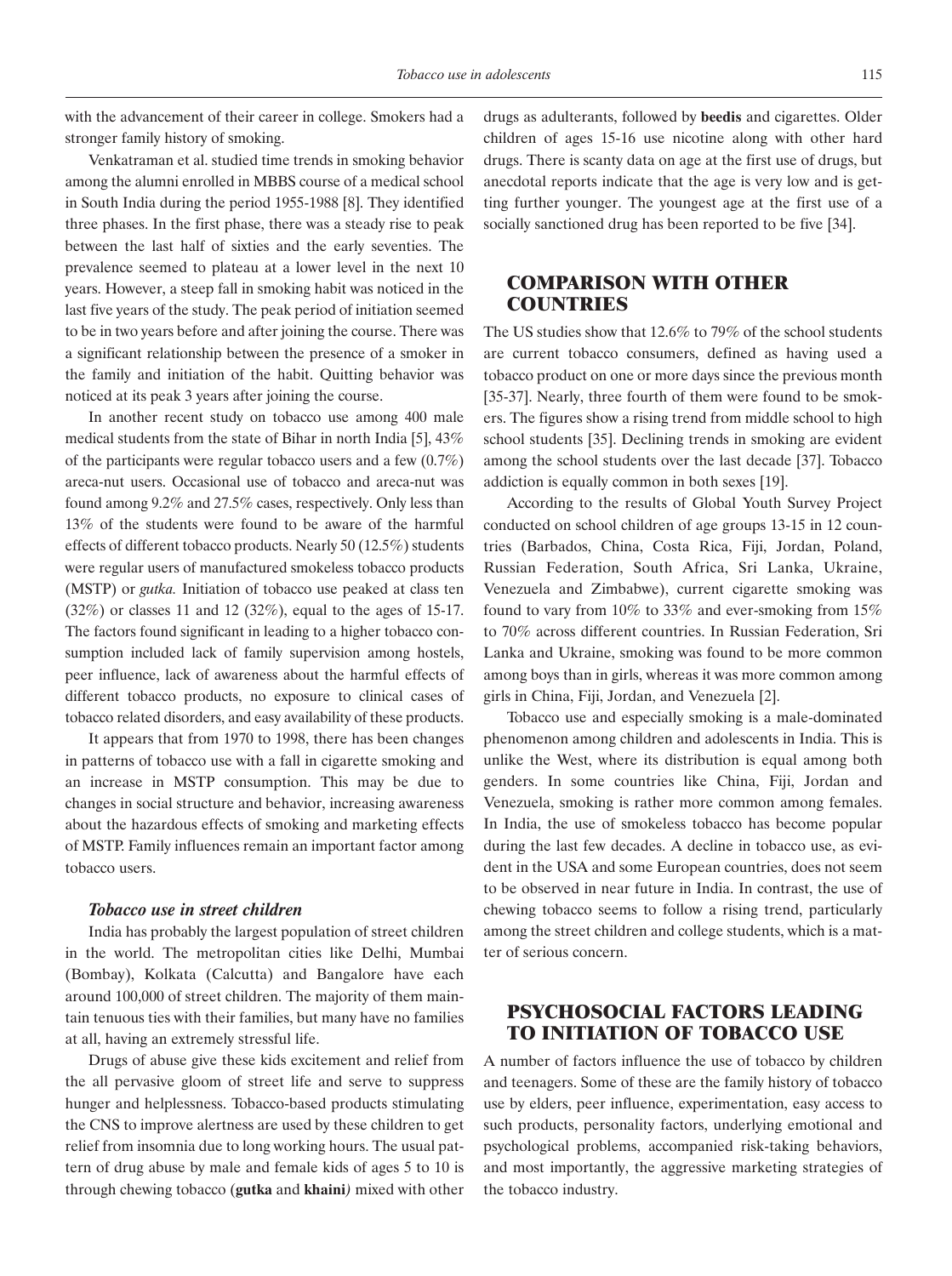## *The role of family*

Family plays a very important role in initiation of tobacco use by a young child or adolescent. Tobacco use by parents or an elder sibling increases the likelihood that a child begins smoking [6,11]. As an example, many Indian fathers and grandfathers frequently ask the boys to fetch **beedis** or cigarettes from a nearby shop or kiosk. By this way, children are often introduced to such products at their very early life stages. A child growing in such a family watching his elder brother, father, uncles or grandfather using tobacco may perceive it as a family tradition that is to be followed. On the other hand, it is interesting to know that as an Indian tradition, younger individuals are not expected to smoke in the presence of elderly, because smoking by a younger person is taken as in contempt of the older people. Therefore, it is a paradox that the same elderly people, who passively show the way to smoke, are prohibitive of the same behavior by the younger generation in their own presence. However, this value system does not apply to the use of smokeless tobacco products.

#### *The role of peer influence*

Although children may start smoking for psychosocial reasons like peer influences, curiosity, desire for experimentation or as a remedy for stress, the pharmacological motives take on place very early in their smoking career [39]. Consequently, by the time children smoke on a daily basis, they take up the same amount of nicotine from each cigarette as their adult counterparts do [40].

Peer pressure is an important determining factor for initiation of tobacco use among children and adolescents. There are several processes by which being associated with drugusing peers contributes to drug-abusing behavior. Here, modeling and social approval play an important role. When one is distressed due to any reason, an offered cigarette or **beedi** by a friend initiates the conforming process with a tobacco-using peer-group network [4,28].

#### *Easy availability of tobacco products*

Tobacco products are socially sanctioned but are freely available in every nook and corner throughout the country. **Beedis** are a bit cheaper than the cigarettes and hence are preferred by the poor who cannot afford cigarettes. The newly introduced MSTP are also cheaper than cigarettes and do not carry the trouble of lighting, and therefore, are more convenient to use, which makes it popular among the users [5].

## *Psychological/emotional factors*

Poor school performance, truancy, low aspiration for future success, and school dropouts have been found to be associated with smoking at an early age [4]. Children and

adolescents with anxiety and depression are likely to use tobacco and other drugs, as these have anxiety relieving and mood elevating properties [14]. Furthermore, such children may socially be anxious and feel isolated in a company of peer groups. Initiation of smoking helps them to identify with the group and hence reduces social anxiety [41]. Children with low self-esteem are likely to be vulnerable to drug use including the tobacco. As smoking behavior is associated with maturity and adulthood, tobacco use may serve to promote self-esteem [42].

#### *Promotion by tobacco companies*

Advertisements of various tobacco products are very common in all forms of media including the print media, television, and the roadside hoardings and banners. Tobacco advertising and promotion effectively target the young people with images of smokers as trendy, sporty and successful [28,43]. Characters in the movies or television serials often demonstrate cigarette smoking as a routine of daily life. They sometimes even show cigarette lighting ways using different tricks. These scenes often attract the impressionable mind of the adolescent to use similar tricks or adopt similar behavior. For a child or an adolescent growing in a stressful home, television show and movies are a means of finding out what a normal life is about. He or she is likely to begin smoking after watching such visuals.

Some multinational tobacco companies are also involved in sponsoring of mega sport events like international cricket matches and some even have instituted bravery awards. These attract the vulnerable child or adolescent towards smoking with an idea that it may be a heroic or desirable activity to adopt because of the apparent positive associations. Advertisements and promotion of cigarettes have been reaching its peak in developing countries like India due to a sharp decline in sales in Western countries [2].

To summarize, multiple factors determine initiation of tobacco use. These factors are both promoting and prohibitive and have been constantly changing over the time depending on several economical and marketing forces. Traditionally, cigarette smoking had an association with the upper class of the society, reminiscent of the British colonial era. Though in the recent past it has percolated to all strata of the society, it is still more common among the upper and middle classes. Among the lower income groups, smokless tobacco like **khaini, mishri** or smoking **beedis** are common. In rural areas, smoking by **hooka** and tobacco chewing are common. Over the last 2-3 decades, particular chewable tobacco products are being highly promoted for sale and their use is being linked with the society's upper-class business-community in order to popularize them among the masses. Therefore, the socio-cultural influences are quite complex in these regards and in establishing changes in tobacco use among the public.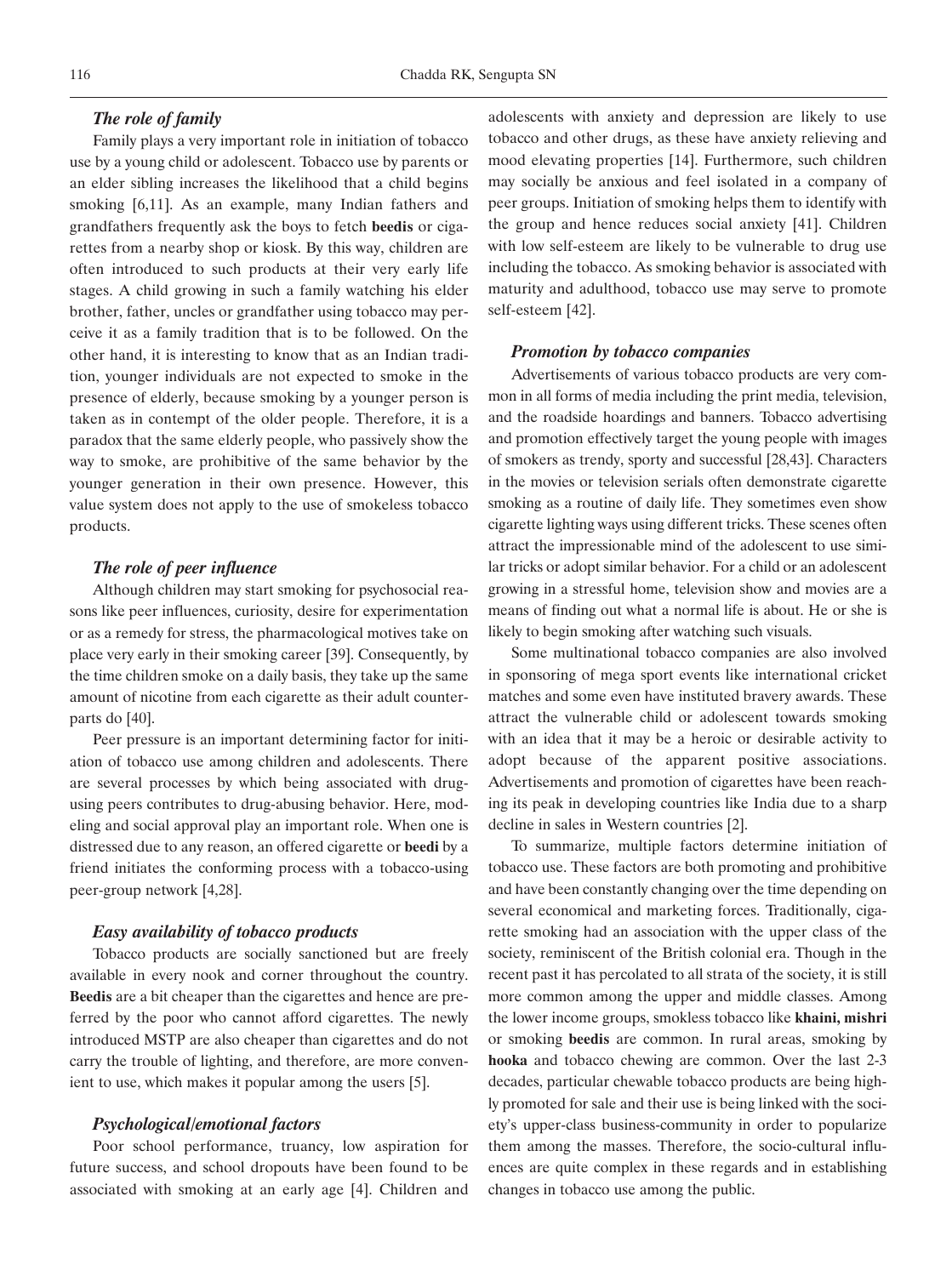# **PREVENTIVE STRATEGIES**

Considering the enormous adverse health consequences accompanying tobacco addiction, it is very important to develop preventive strategies to reduce tobacco consumption. Preventive strategies especially focused towards children and adolescents need to be initiated on emergent basis. This is more important for the developing countries like India, which have become the main targets of advertisement and promotional propaganda of various multinational tobacco companies [2,4].

Preventive approaches include spreading awareness about the actual hazards of tobacco in the community especially among the vulnerable children and adolescents, curbs on advertisement and promotional campaigns, early identification of the users and providing treatment [4,29,44,45].

#### *Early Education*

The benefits of early educational programs have been well reported for school children [44]. Such programs should not only focus on the harms caused by cigarette smoking but also on those caused by other forms of tobacco use like smoking **hooka** and **beedis,** and by the smokeless forms like **gutka.** In fact, a majority of Indian people are not aware of the health consequences caused by smokeless tobacco products. Added to this, a wrong belief is being spread throughout the country that **beedis** are less harmful than cigarettes. Some indirect promotional efforts even spread an untruth about some beneficial effects of **beedis** such as being abdominal gas and constipation reliever! Thus, in a country like India, widespread community awareness program on the hazards of local and cheaper tobacco products like **beedis** and **gutka** are more essential than few school based programs.

A couple of programs are already in progress for the street children in India. A training module has been prepared for the non-governmental organizations (NGOs), for offering needbased intervention to the street children. The work was conducted under the auspices of WHO, UNICEF, and the Ministry of Health & Family Welfare of the Indian Government. Drug abuse and high-risk behavior have also been studied among the street children. UNICEF is conducting training courses for NGOs and street educators who are expected to find and help the street children abusing drugs [30,33].

#### *Curb on media advertisements and tobacco promotion*

A very important step in primary prevention is the revamp of the existing tobacco policies of the government. The Government of India has recently taken some important legal measures, but there are still many problems in the enforcement of tobacco related law. Restrictions have been imposed on sales and on tobacco use in public places like railway stations, airports, hospitals and governmental offices. However, the more important aspect would be the strict observation and control of such restrictions. The sales of all tobacco products including the MSTP and their easy access strongly need to be banned for children and adolescents. An initiative in this regard has been taken by stopping tobacco sale in vicinity of schools. Countries like UK have imposed age restrictions in purchase of tobacco products. Stopping sales of tobacco to children is an important step towards reducing the number of tobacco users among the new generation [27].

#### *Overall community development*

The limitations of the long-term success of the schoolbased interventions [45] have led researches to advocate approaches involving the creation of a wide social environment supportive of nonsmoking. This is extremely relevant to Indian societies, where economic disparity, unemployment, illiteracy and homelessness have been associated with all kinds of addictive behavior including the tobacco use by children.

## *Legal Aspects*

Tobacco industry has been facing strong opposition from the legal and public forums similar to those in the Western countries like USA. As the dangers of smoking began getting more and more identified, legal enforcements for prohibition of tobacco advertisements and declaration of nonsmoking zones have become a worldwide phenomenon, especially in the last 2-3 decades. India has recently passed the Tobacco Products Bill 2001 [35,46], which prohibits advertisement of all tobacco products, smoking at public places and selling tobacco to persons under 18 years of age. It also directs the manufacturers of tobacco products to indicate the nicotine and tar contents and warnings of adverse health effects of tobacco products on packages in both English and regional languages. In addition, the bill places a total ban on sponsorship of any sport or cultural events by tobacco companies. During the last 5 years, the State Governments have also passed relevant orders for smoking ban in public places. One such order prohibits the sale of tobacco products within 100 m of schools [29].

The effectiveness of many of these steps is now well documented. Long term studies have shown that a ban on advertising tobacco products is effective in reducing their consumption [47]. It is also important that an addictive product associated with serious diseases and death, must not be allowed to be presented to public through sexy, glamorous and macho images [35].

Enforcements of laws have often been a problem in India. For example, although nonsmoking zones exist at important public places, especially in the large cities, there is an utter disregard for them. Nobody minds smoking by others, particularly in villages or small cities. There is a need to initiate massive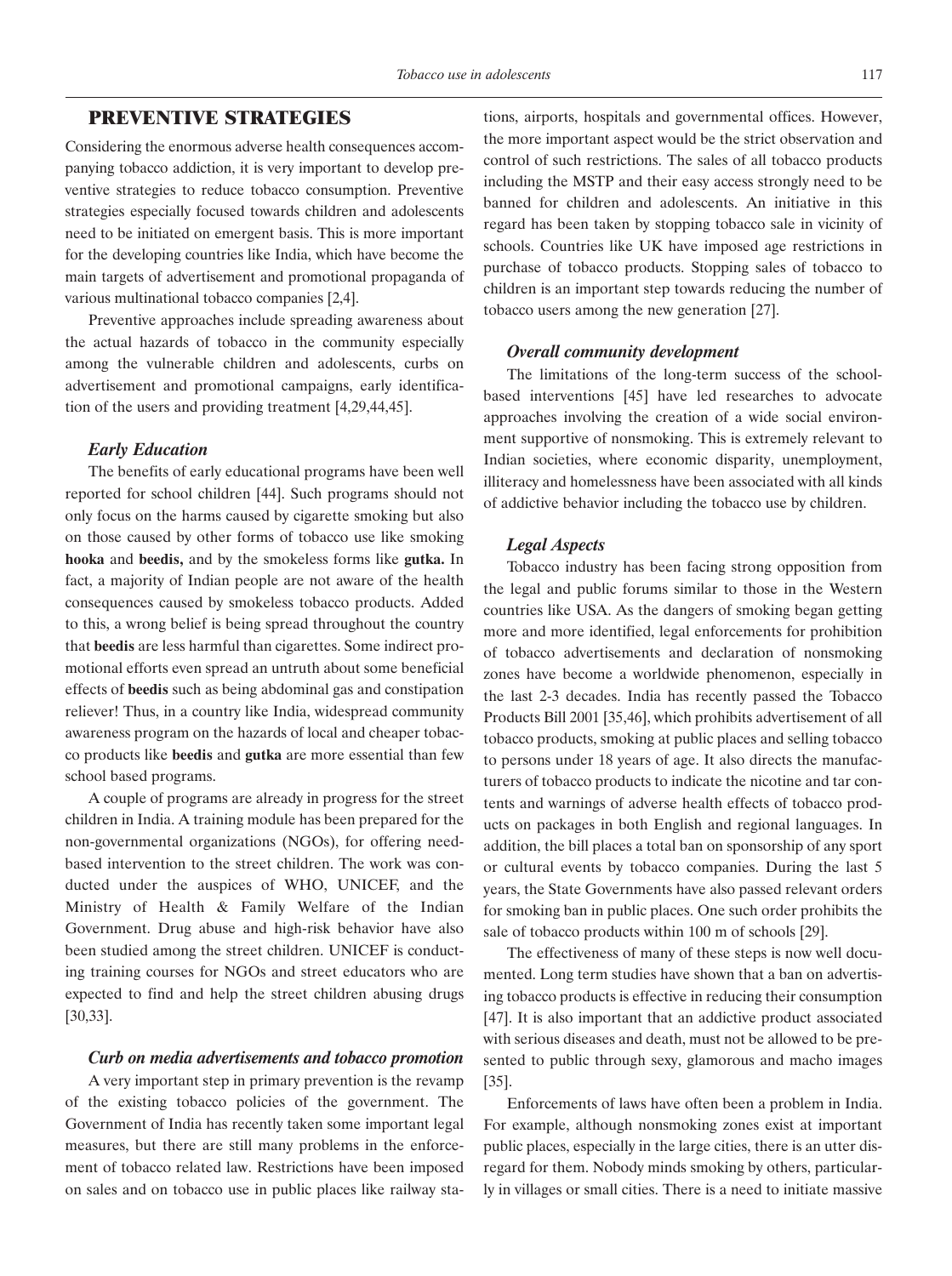public awareness campaigns educating people about serious health consequences of smoking, passive smoking, and smokeless tobacco use. Steps towards this direction have been taken, but it may take some time to obtain the results.

## **CONCLUSION**

Humans have used tobacco in many forms for several centuries. Its use often starts early in life. In recent years, there has been a rising trend in tobacco use, more in smokeless forms in India. There are no nationwide data available in India on the exact extent of the tobacco use among adolescents, although a number of surveys have been reported from different parts of the country. These show a general tendency towards an increase in tobacco use by the youth for the past few decades, with an emphasis on the use of smokeless tobacco. This is a matter of great public health concern. Psychosocial factors have an important role to play in initiation of this habit. It has been observed that a large number of adolescents pick up this habit from their family members or the peers. Advertisements of tobacco products and promotional campaigns by the manufacturers also play an important role in initiation of the habit by adolescents. This has attracted the attention of health professionals, media and law enforcement agencies. The local governments are also taking steps in putting curbs over the sales of tobacco products to children, and in regulating tobacco advertisements.

There is a need to collect nationwide data on the use of different forms of tobacco by children and adolescents, and the factors leading to initiation of such harmful habits. There is an urgent need to take effective steps, especially on launching community awareness programs for the school children and public to educate them about the consequences of tobacco use, and on assessing their effectiveness in curbing the problem. It is also necessary to keep abreast of the policies and conventions of the international agencies like WHO, UNDCP and other similar agencies on tobacco use, in order to utilize their expertise for curbing this problem.

## **REFERENCES**

- 1. Jha P, Chaloupka FJ. (eds.) Curbing the Epidemic: Governments and the Economics of Tobacco Control. Washington DC: The World Bank, 1999.
- 2. Warren CW, Riley L, Asma S, Eriksen MP, Green L, Blanton C, Loo C, Batchelor S, Yach D. Tobacco use in youth: a surveillance report from the Global Youth Tobacco Survey Project. Bulletin of World Health Organization 2000; 78: 868-876.
- 3. Heishman SJ. Tobacco the once and future addiction: editorial. Addiction 2001; 96: 1389-1390.
- 4. Patel DR. Smoking and children. Indian Journal of Pediatrics 1999; 66: 817-24.
- 5. Sinha DN, Gupta PC. Tobacco and areca nut use in male medical students of Patna. National Medical Journal of India 2001; 14: 176-178.
- 6. Kapoor SK, Anand K, Kumar G. Prevalence of tobacco use among school and college going adolescents of Haryana. Indian Journal of Pediatrics 1995; 62: 461-466.
- 7. Krishnamurthy S, Ramaswamy R, Trivedi U, Zachariah V. Tobacco use in rural Indian children. Indian Pediatrics 1997; 34: 923-927
- 8. Venkatraman S, Mukhopadhya A, Muliyil J. Trends of smoking in medical students. Indian Journal of Medical Research 1996; 104: 316-320.
- 9. Vaidya SG, Naik UD, Vaidya JS. Effect of sports sponsorship by tobacco companies on children's experimentation with tobacco. British Medical Journal 1996; 313 (7054): 375.
- 10. George A, Varghese C, Sankaranarayanan R, Nair MK. Use of tobacco and alcoholic beverages by children and teenagers in a low income coastal community in south India. Journal of Cancer Research 1994; 9: 111-113.
- 11. Jayant K, Notani PN, Gulati SS, Gadre VV. Tobacco use in school children in Bombay, India. A study of knowledge, attitude and practice. Indian Journal of Cancer 1991; 28: 139-147.
- 12. Gavarasana S, Doddi VP, Prasad GV, Allam A, Murthy BS. A smoking survey of college students in India: Implications for designing an antismoking policy. Japanese Journal of Cancer Research 1991; 82: 142-145.
- 13. Gavarasana S, Gorty PV, Allam A. Illiteracy, ignorance and willingness to quit smoking among villagers in India. Japanese Journal of Cancer Research 1992; 83: 340-343.
- 14. Singh SK, Narang RK, Chandra S, Chaturvedi PK, Dubey AL. Smoking habits of the medical students. Indian Journal of Chest Diseases and Allied Sciences 1989; 31: 73-75.
- 15. Singhi S, Broca JS, Mathur GM. Smoking behaviour of rural schoolboys. Indian Pediatrics 1987; 24: 655-659.
- 16. Sarma PV, Dhand R, Malhotra A, Malhotra S, Sharma BK. Pattern of smoking in north Indian adults. Indian Journal of Chest Diseases and Allied Sciences 1990; 32: 83-93.
- 17. Gupta PC. Survey of sociodemographic characteristics of tobacco use among 99598 individuals in Bombay, India using handheld computers. Tobacco Control 1996; 5: 114-120.
- 18. Colby SM, Tiffany ST, Shiffman S, Niaura RS. Are adolescent smokers dependent on nicotine? A review of the evidence. Drug and Alcohol Dependence 2000; 59: S83-S95.
- 19. Hughes JR. Nicotine related disorders. In: Sadock BJ, Sadock VI (eds.). Kaplan & Sadock's Comprehensive Textbook of Psychiatry, 7th edition. Philadelphia, Lippincott: Williams & Wilkins, 2000.
- 20. Gupta VM, Sen P. Tobacco: the addictive slow poison (editorial). Indian Journal of Public Health 2001; 45: 75-81.
- 21. Greden JF. Caffeine and tobacco dependence. In: Kaplan HI, Freedman AM, Sadock BJ (eds.). Comprehensive Textbook of Psychiatry, 3rd edition. Baltimore: Williams & Wilkins, 1980.
- 22. Chattopadhayya A. Harmful effects of tobacco noticed in history. Bulletin of Institute of History of Medicine, Hyderabad 1993; 23: 53-58.